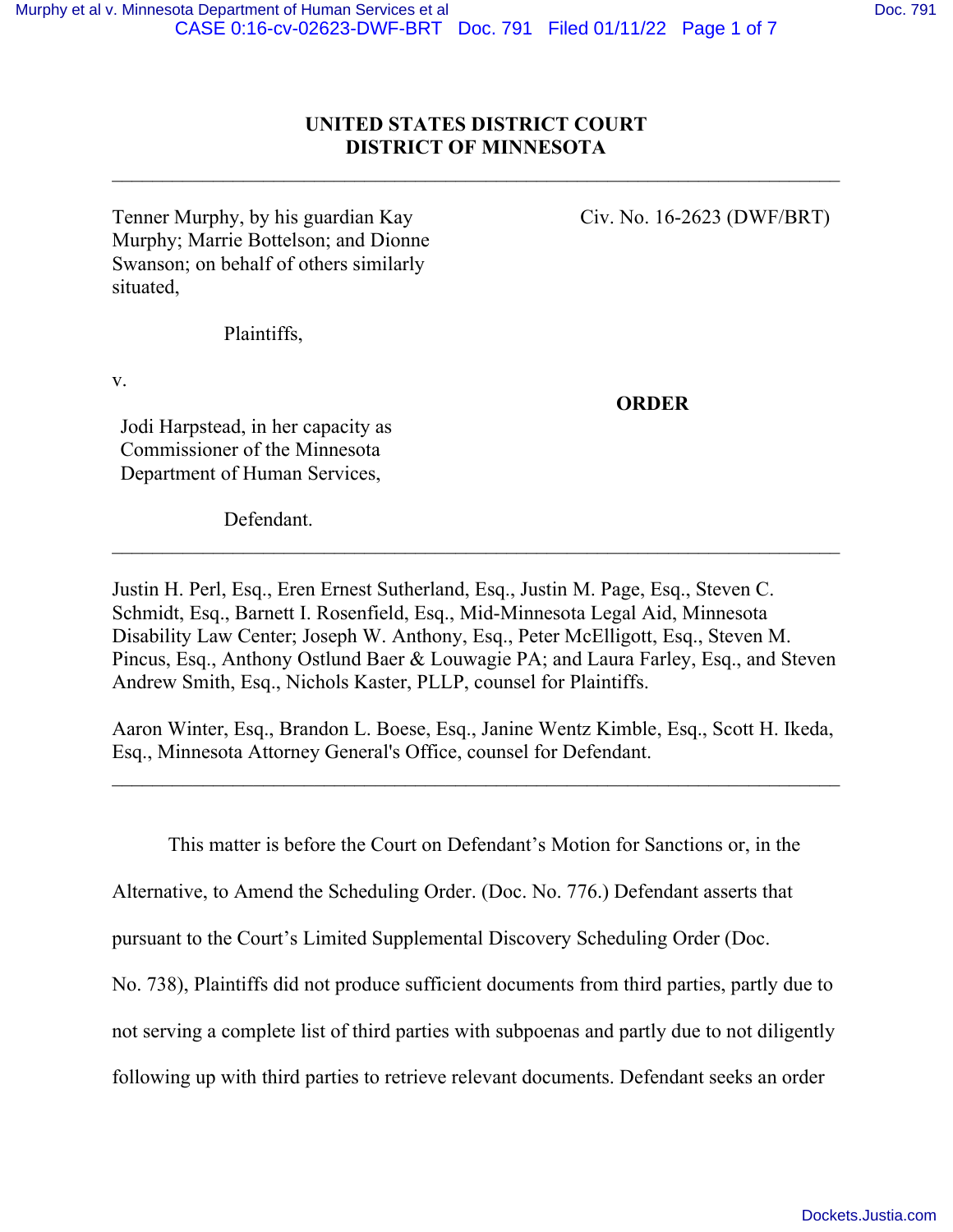#### CASE 0:16-cv-02623-DWF-BRT Doc. 791 Filed 01/11/22 Page 2 of 7

from the Court permitting her to obtain additional documents from third-party providers (and requiring Plaintiffs to pay Defendant's costs in serving these subpoenas), and seeks an amendment to the Scheduling Order to allow her to take depositions once the documents are received. Plaintiffs oppose the motion. After considering the parties' submissions, the Court finds a hearing on the matter unnecessary.

 Pursuant to the Federal Rules of Civil Procedure, if a party "fails to obey an order to provide or permit discovery," the Court "may issue further just orders." Fed. R. Civ. P. 37(b)(2)(A); *see also* Fed. R. Civ. P. 16(f)(1) (authorizing the court to "issue any just orders, including those authorized by Rule 37(b)(2)(A)(ii)-(vii), if a party or its attorney . . . fails to obey a scheduling or other pretrial order"). The Court has reviewed all submissions and the relevant history of this case, including the Court's August 31, 2020 Order (Doc. No. 706), the parties' January 20, 2021 Joint Status Report (Doc. No. 730), and the Court's Limited Supplemental Discovery Scheduling Order (Doc. No. 738).**[1](#page-1-0)** The Court's Limited Supplemental Discovery Scheduling Order, in particular, stated as follows:

As to post-June 15, 2018 case management, service provider, and housing provider records, which fall under Def.'s Req for Production Nos. 4, 15, and 16, Plaintiffs agree to serve Rule 45 subpoenas to collect these records from third parties for Named Plaintiffs and the nine purported absent class members. Plaintiffs must serve their third-party subpoenas no later than **February 19, 2021**, so that the production of documents pursuant to Rule 45 subpoenas can be completed by **September 1, 2021**. Plaintiffs should work with the subpoena recipients to coordinate so that the documents can

<span id="page-1-0"></span><sup>1</sup> The Court notes that a significant amount of the background of this case has been set forth in the many prior orders of the Court. Therefore, the Court highlights only certain facts relevant to its determination here in this Order.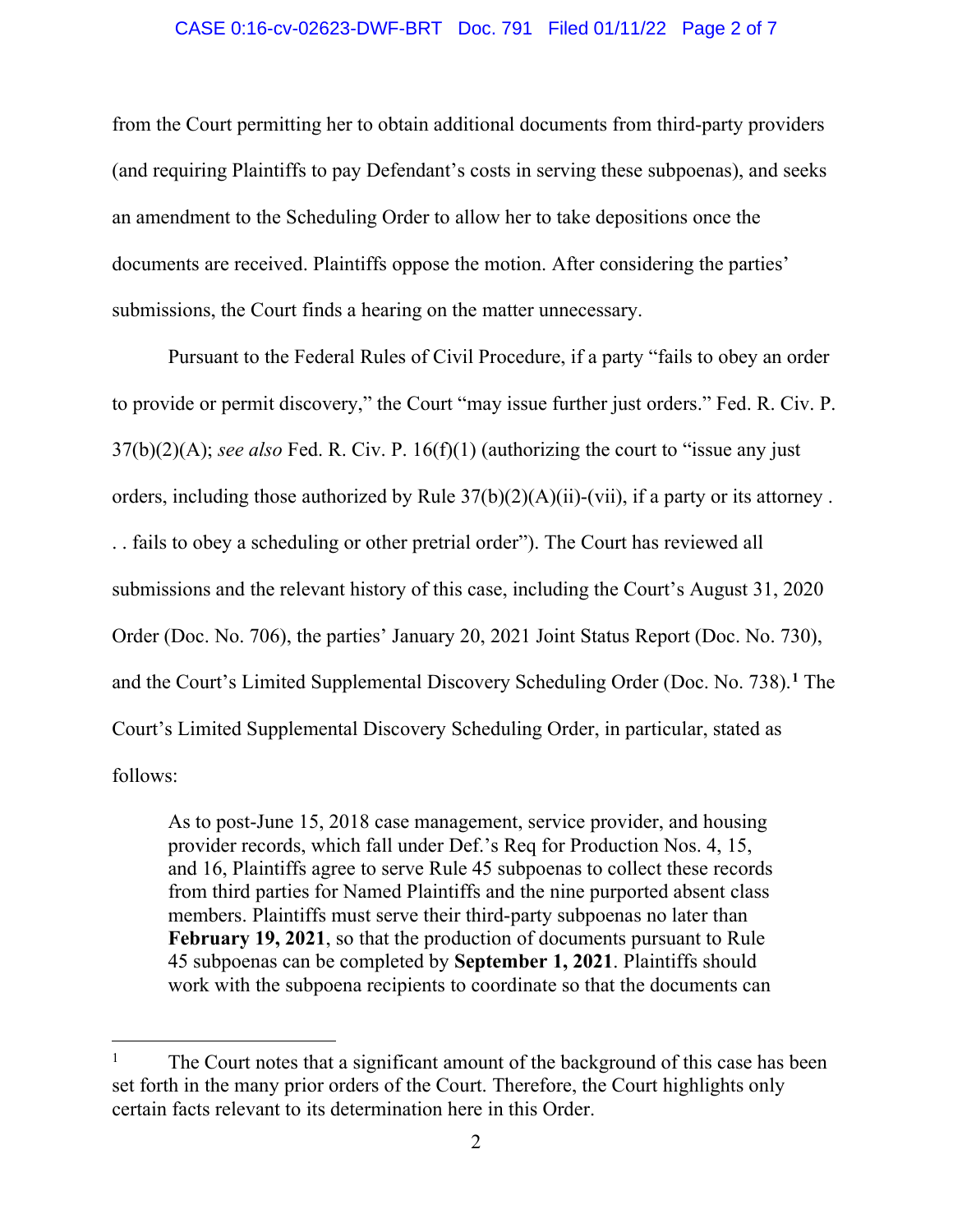be as current as possible. The Court understands that this may require logistical planning with the third parties and the Defendant.

If any party or third-party objects to a Rule 45 subpoena, Plaintiffs' counsel must immediately meet and confer with Defendant's counsel to discuss how to proceed. This will be a topic to discuss at the **June 9, 2021** Status Conference.

(Doc. No. 738 at 4–5 (emphasis in original).)

The Court's Limited Supplemental Discovery Scheduling Order incorporated Plaintiffs' agreement that they would serve Rule 45 subpoenas to collect "post-June 15, 2018 case management, service provider, and housing provider records, which fall under Def.'s Requests for Production Nos. 4, 15, and 16." (*Id.*) The Court's Order allowing limited supplemental discovery did not expand the scope of discovery into areas that were not previously subject to discovery during the original discovery period. Therefore, using what had previously been produced by Plaintiffs in this litigation as a guide for what was sought during the supplemental discovery period (i.e., Plaintiffs' view of its obligation with respect to the subpoenas) was reasonable.<sup>[2](#page-2-0)</sup> With that in mind, Plaintiffs' service of the twenty-four subpoenas was not only responsive to the language stated above in the Limited Supplemental Discovery Scheduling Order but was also consistent with past fact discovery during the original period. Thus, by serving those twenty-four subpoenas, and not serving other providers, the Plaintiffs' interpretation of the Limited

<span id="page-2-0"></span><sup>2</sup> Plaintiffs made objections to these Requests and then produced case management files and corporate foster care services provider files.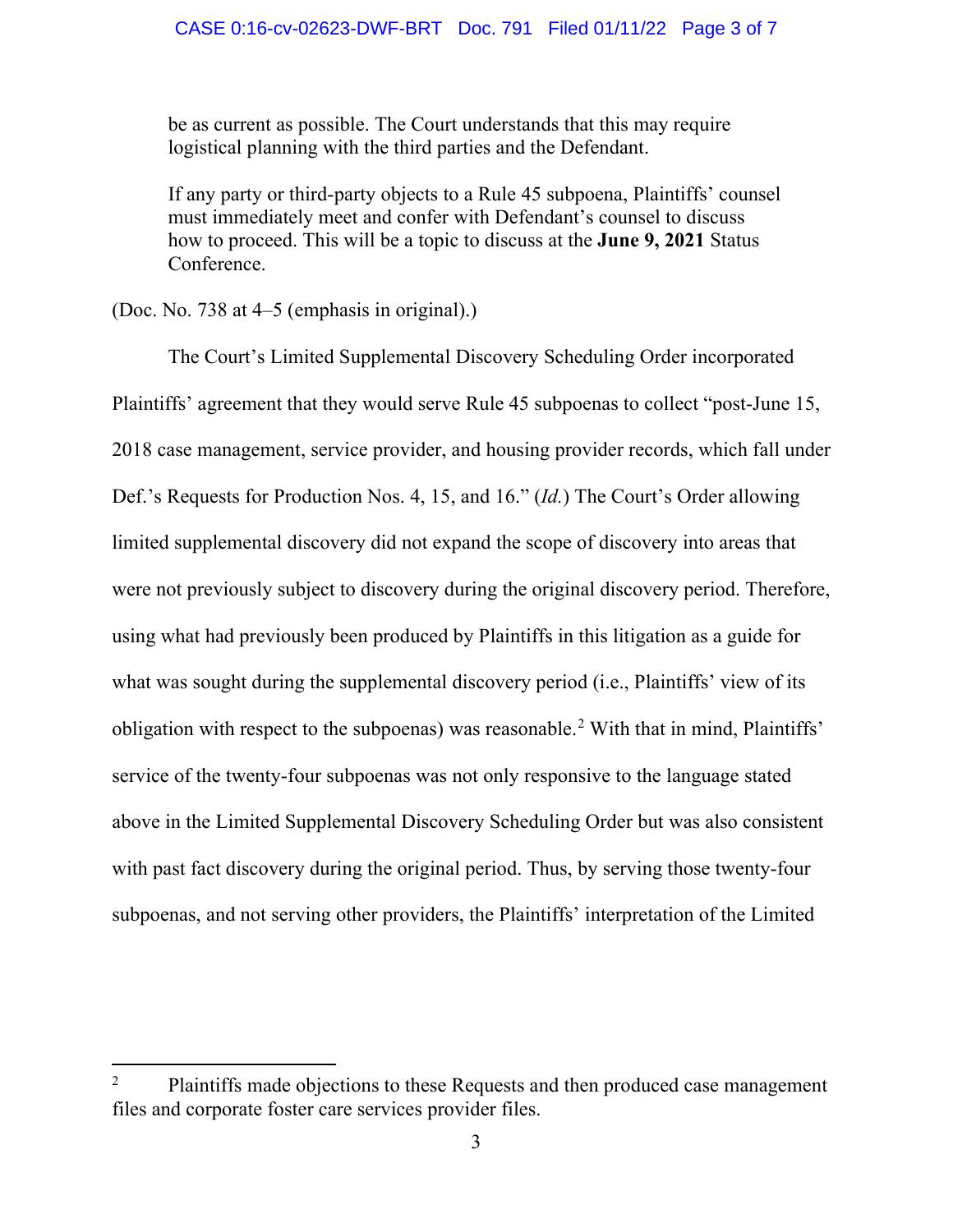#### CASE 0:16-cv-02623-DWF-BRT Doc. 791 Filed 01/11/22 Page 4 of 7

Supplemental Discovery Scheduling Order was substantially justified and Plaintiffs' actions are not sanctionable.<sup>[3](#page-3-0)</sup>

 Further, Rules 16 and 37 allow the "district court to issue any *just* orders to sanction parties for failure to follow a pretrial scheduling order." *See Amplatz v. Country Mutual Ins. Co*., 823 F.3d 1167, 1172 (8th Cir. 2016) (emphasis added) (quotations omitted). A sanction, under the facts and circumstances presented here, would be unjust when it is undisputed that Plaintiffs provided Defendant with copies of the twenty-four third-party subpoenas on February 17 and 18, 2021, which Plaintiffs then served. And Plaintiffs served their initial production from those subpoenaed parties in May 2021. If Defendant had an issue with who Plaintiffs served and did not serve with subpoenas, she should have raised the issue with Plaintiffs (and the Court if necessary) in February 2021, or at the latest after that first production in May 2021.<sup>[4](#page-3-1)</sup> As evidenced in the submissions herein, Defendant had the capacity and the ability to come up with a list in short order of all providers from the Department's records that had billed or were authorized to provide services to the Named Plaintiffs and the eight purported absent class members during the relevant time period. They could have run this list from the outset in February to confirm that Plaintiffs were serving subpoenas on the third parties that they believed needed to be

<span id="page-3-0"></span><sup>3</sup> To the extent Defendant claims that Plaintiffs also failed to satisfy their discovery obligations during the original discovery period, that challenge is untimely.

<span id="page-3-1"></span><sup>4</sup> The Court is unpersuaded by Defendant's argument that she could not determine whether the proper discovery was sought pursuant to third-party subpoenas until after the supplemental disclosures were made in September when Defendant had the list of who was subpoenaed back in February 2021.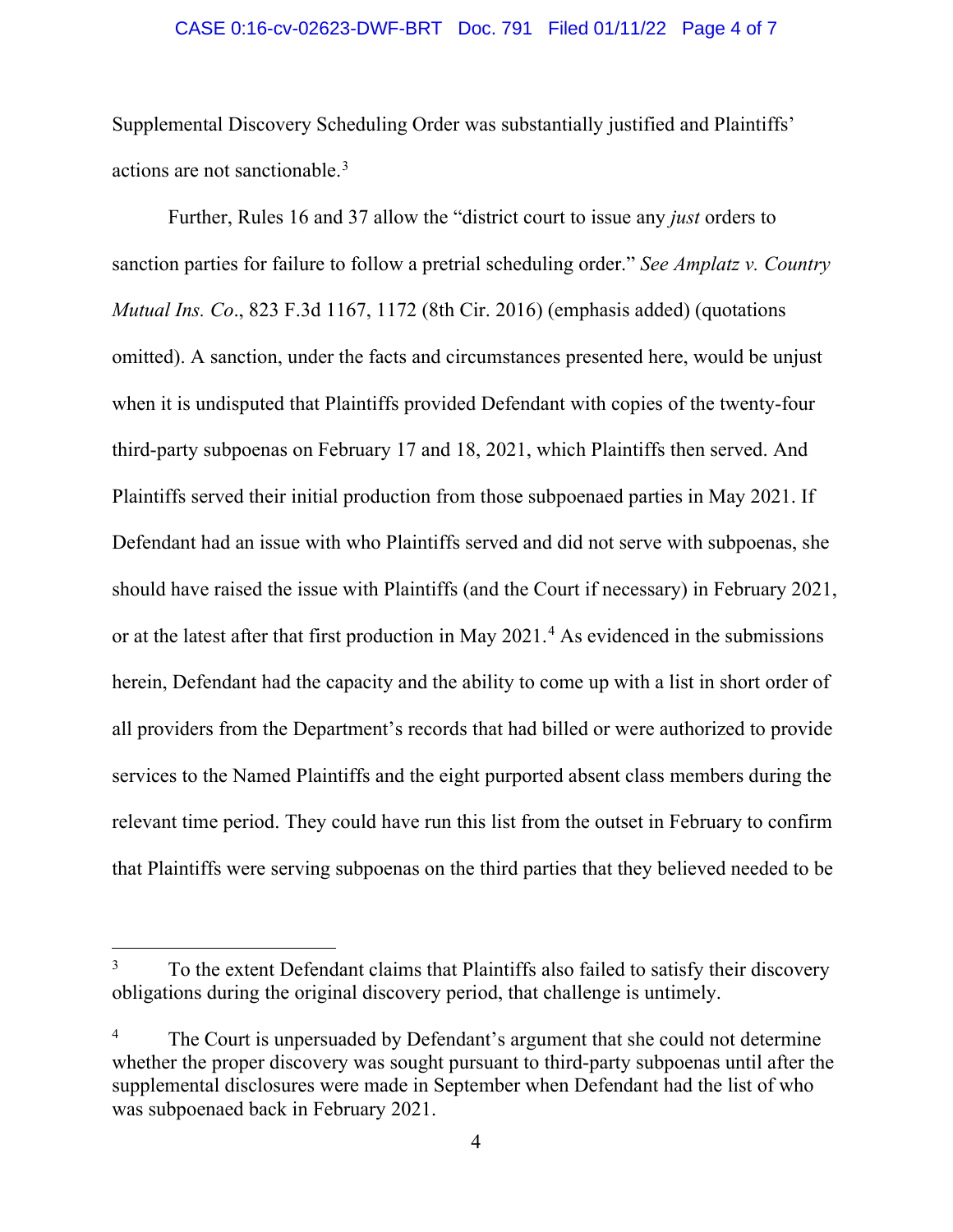#### CASE 0:16-cv-02623-DWF-BRT Doc. 791 Filed 01/11/22 Page 5 of 7

served. They did not do so.<sup>[5](#page-4-0)</sup> Sanctions are not warranted when Defendant was not diligent in challenging the list of entities served with third-party subpoenas, especially in light of the limited and tightly structured supplemental discovery that this Court allowed.

Defendant's alternative motion to amend the Scheduling Order is also denied for the reasons stated above. Defendant has not shown good cause to amend the Court's Limited Supplemental Discovery Scheduling Order to permit the further pursuit of thirdparty discovery, which would derail the schedule that this Court carefully crafted and the District Court affirmed. Therefore, the provision that states that "under no circumstance may discovery be taken or produced later than **February 28, 2022**, unless leave of Court is granted," remains in effect. (Doc. No. 728 at 6 (emphasis in original).)

However, the Court will address the fact depositions that were timely noticed but put "on hold" by Defendant pending the outcome of this motion.<sup>[6](#page-4-1)</sup> Consistent with Federal Rules of Civil Procedure 1 and 16, the Court will adjust paragraph 5.h in the Limited Supplemental Discovery Scheduling Order, so to complete the supplemental discovery as

<span id="page-4-0"></span><sup>5</sup> Defendant did not raise an issue about the sufficiency of the third-party subpoenas at the June 9, 2021 status conference with the Court either. Also, Defendant could have taken action by July 1, 2021, regarding the subpoenas. The parties dispute whether this Court's July 1, 2021 deadline for motions relating to written discovery applies to this dispute. Defendant claims the July 1, 2021 deadline does not apply because the "present motion is not a motion to compel" but is a "Rule 37(b)(1) motion for sanctions." (Doc. No. 779 at 11.) The July 1, 2021 deadline for motions relating to discovery, however, does relate to Defendant's belated effort to ask for this Court to compel discovery as a sanction now.

<span id="page-4-1"></span><sup>6</sup> The parties did not fully address the scheduling of the depositions that were put on hold; however, in the interest f completing the supplemental discovery as intended without further disputes, the Court finds good cause to amend the schedule as set forth in the Order below.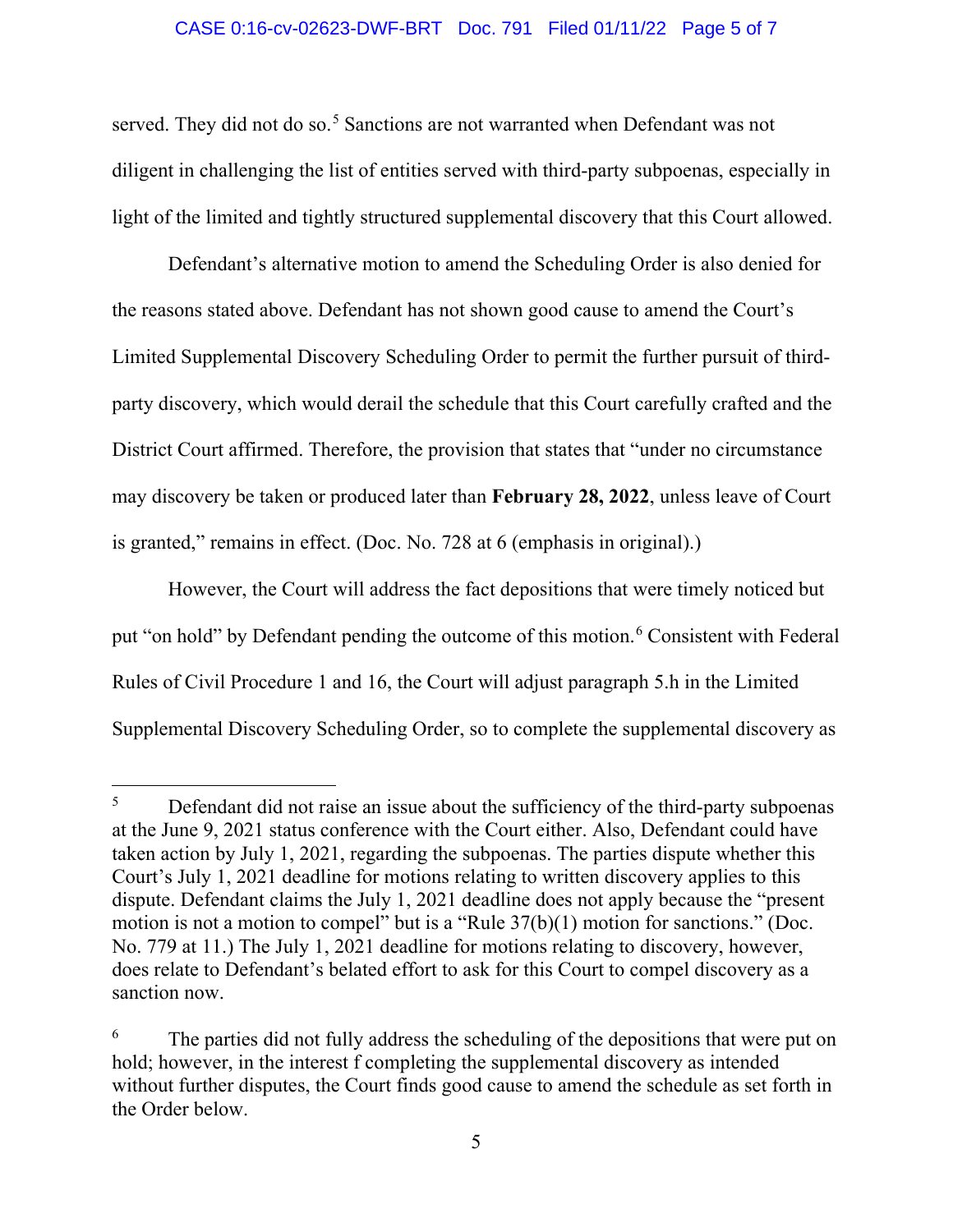#### CASE 0:16-cv-02623-DWF-BRT Doc. 791 Filed 01/11/22 Page 6 of 7

originally intended. Therefore, the Court will extend the deadline for taking the depositions that were previously noticed for the December 2021 and January 2022 time period so they can be taken up to and including **February 18, 2022**. (Amending paragraph 5.h. in Doc. No. 738.) All other provisions in the Court's March 25, 2021 Limited Supplemental Discovery Scheduling Order (Doc. No. 738) remain in full force and effect.

### **ORDER**

Based on the file, record, and submissions herein, and for the reasons stated above, **IT IS HEREBY ORDERED** that:

# 1. Defendant's Motion for Sanctions or, in the Alternative, to Amend the Scheduling Order. (Doc. No. 776) is **DENIED**;

2. The deadline for taking the depositions that were previously noticed for the December 2021 and January 2022 time period is extended so they can be taken up to and including **February 18, 2022**. (Amending paragraph 5.h. in Doc. No. 738.);

3. **No later than noon on January 14, 2022**, counsel for Defendant must email Plaintiffs' counsel a list of all dates between January 20, 2022 and February 18, 2022 that Defendant's counsel are available for taking the depositions of the named Plaintiffs and the absent class members (or their guardians) previously noticed for December 2021 and January 2022, but "put on hold" by Defendant.

4. Counsel for the parties must meet and confer about the deposition schedule and promptly file a joint stipulation **no later than January 18, 2022, at 12:00 p.m.**, setting the deposition schedule;

6